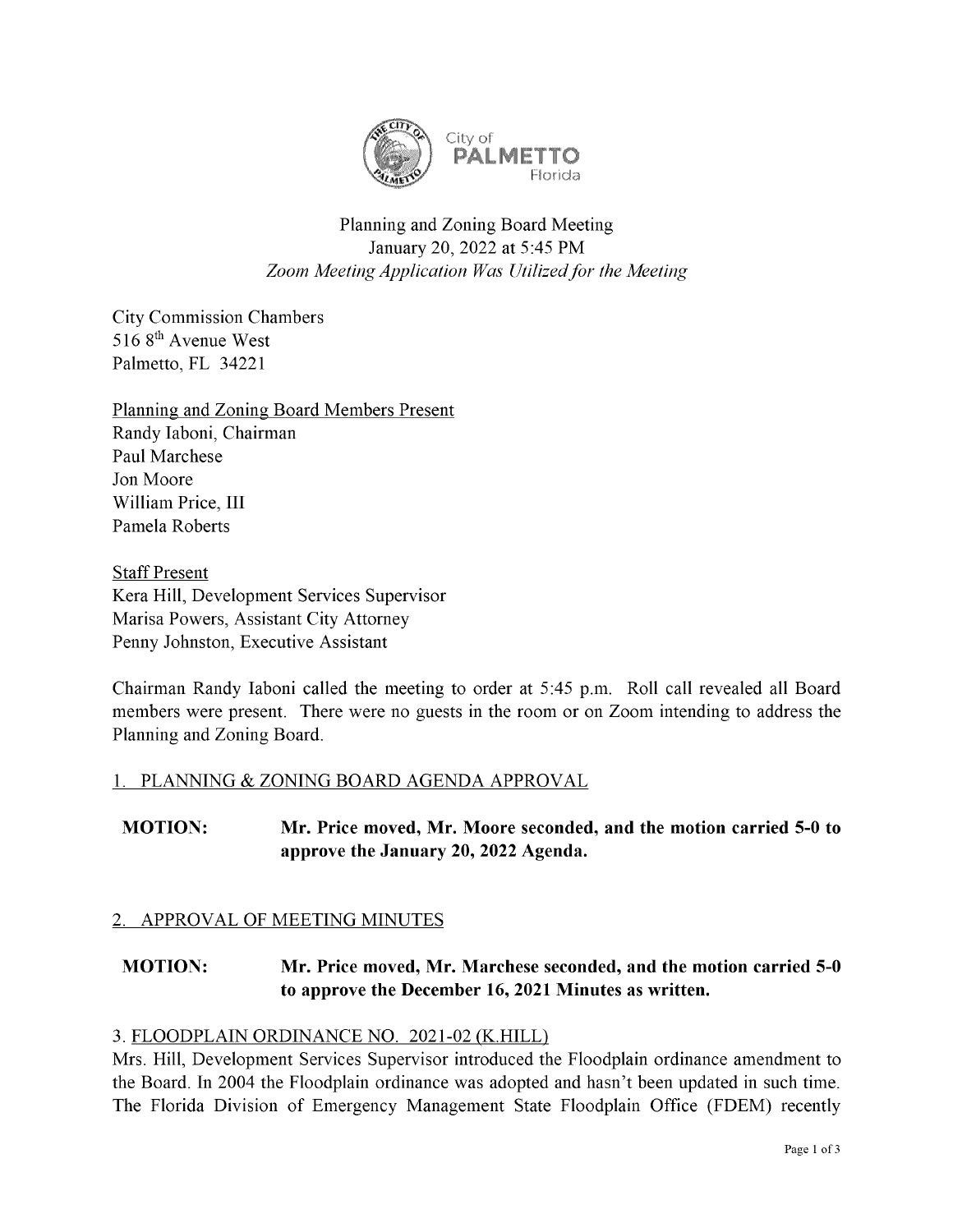contacted local jurisdictions throughout the State encouraging review and revision of flood provisions pursuant to the newly adopted  $7<sup>th</sup>$  Edition Florida Building Code. Staff has been working with FDEM on the proposed amendment to ensure all requirements have been met.

Discussion ensued regarding the ordinance amendment and the flood requirements. Staff explained the regulations are directly from FEMA and are outlined in the Florida Building Code, the ordinance amendment is to further implement these regulations.

Discussion ensued regarding the recent FEMA map updates and having maps shown in order to adopt ordinance. Staff explained that Manatee County has an online portal to view the maps and view flood zone information for a property. Comments were expressed about forms used for flood zones and the effects of the changes made by FEMA. Staff explained that the Building Department provides flood information to residents and assists with questions they have regarding their property. Typos were found relating to "accumulation" and previous permits "issued". Suggested modifications include: to add page numbers, remove "at least", "shall" to "may", add definition of "LIMWA", and adding an additional Whereas Clause to further explain the reasoning for the ordinance amendment.

Mrs. Hill explained that staff will review the suggested modifications with the City Attorney's office before the item is heard by the City Commission.

AN ORDINANCE BY THE CITY COMMISSION OF THE CITY OF PALMETTO AMENDING THE CITY OF PALMETTO CODE OF ORDINANCES, CHAPTER 14, FLOODPLAIN MANAGEMENT; ADOPTING UPDATED FEMAFLOOD INSURANCE ROUTE MAPS (FIRM); AMENDING SPECIFIC FLOOD MANAGEMENT DEFINITIONS; PROVIDING CRITERIA FORACCESSORY STRUCTURES INFLOOD HAZARD AREAS; PROVIDING FOR A ONE-YEAR PERIOD FOR CUMULATION OF SUBSTANTIAL IMPROVEMENTS; REQUIRING DECLARATION OF LAND RESTRICTION/NONCONVERSION AGREEMENTS FOR ENCLOSURES UNDER ELEVATED BUILDINGS; PROVIDING SPECIFICATIONS FOR ELEVATION OF MANUFACTURED HOMES IN FLOOD HAZARD AREAS; PROVIDING FOR LOCAL AMENDMENTS TO THE FLORIDA BUILDING CODE FOR SIMILAR PROVISIONS IN CHAPTER 7, BUILDINGS AND BUILDING REGULATIONS; PROVIDING FORAPPLICABILITY AND SEVERABILITY; PROVIDING FOR CODIFICATION; AND PROVIDING FOR AN EFFECTIVE DATE.

- MOTION: Mr. Price moved, Mr. Marchese seconded, and the motion failed 2-3 to recommend denial of Ordinance 2021-02 to the City Commission, until the Board can review flood maps. Mr. Iaboni, Mr. Moore, and Ms. Roberts voted nay.
- MOTION: Mrs. Roberts moved, Mr. Moore seconded, and the motion carried 4-1 to recommend approval of Ordinance No. 2021-02 with suggested modifications. Mr. Price voted nay.

#### 4. FINAL ORDER GRANTING APPROVAL OF AA 2021-03

The Planning and Zoning Board approved Administrative Appeal, AA 2021-03, Jon and Vicki Moore, located at 704 Riverside Drive West at the December 16, 2021 meeting.